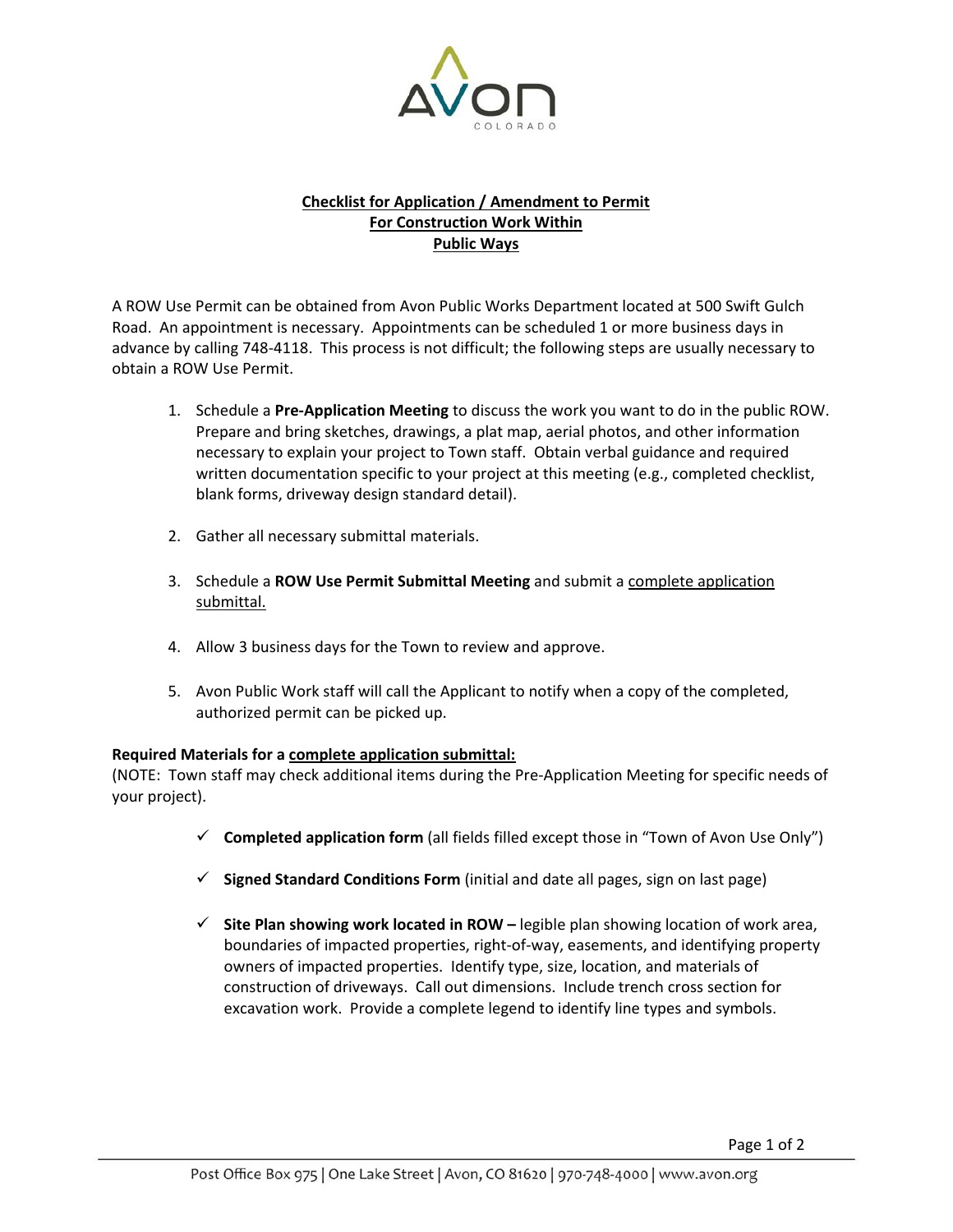

- 9 **Site plan showing construction staging/parking/site access –** legible plan showing where construction parking, staging, fencing, and other temporary‐construction related uses are proposed. Must include boundaries of properties, right‐of‐way easements. Call out dimensions. Provide a completed legend to identify line types and symbols.
- 9 **Traffic Control Plan –** showing signage, flaggers, placement etc. Site coverage in plan should include public roads within > 300 feet from work site or proposed construction signage, whichever is larger.
- 9 **Work Schedule –** Identify dates and times of day when you would like to conduct work under this permit.

**Property Owner Approval Letter –** Signed letter from property owner authorizing and approving of permit request by Applicant on behalf of owner (in cases where private property is impacted and Applicant is not property owner).

**Payment for permit** – bring cash (exact amount) or check (only)

**Signed Supplementary Condition Form –** (only if required)

**Signed and Notarized Revocable License Agreement –** (only if required)

**Completed Surety Form –** (only if required)

**Payment for Surety –** cash, local check or letter of credit from a local bank (only if required)

#### **Additional requirements for areas located within the Village at Avon (VAA) PUD (only):**

 **DRB Approval Letter –** Signed letter from authorized agent of Village at Avon Design Review Board approving of the work requested in this ROW Use Permit.

 **TCMD Approval Letter –** Signed letter from authorized agent of the Traer Creek Metro District approving of the work requested in this ROW Use Permit for areas such work is Located within the TCMD owned managed property (e.g., roads and certain parcels with VAA.

 **Property Owner Approval Letter –** signed letter from property owner authorizing and Approving of permit request by Applicant on behalf of owner (in cases where impacted Property owner is not TCMD).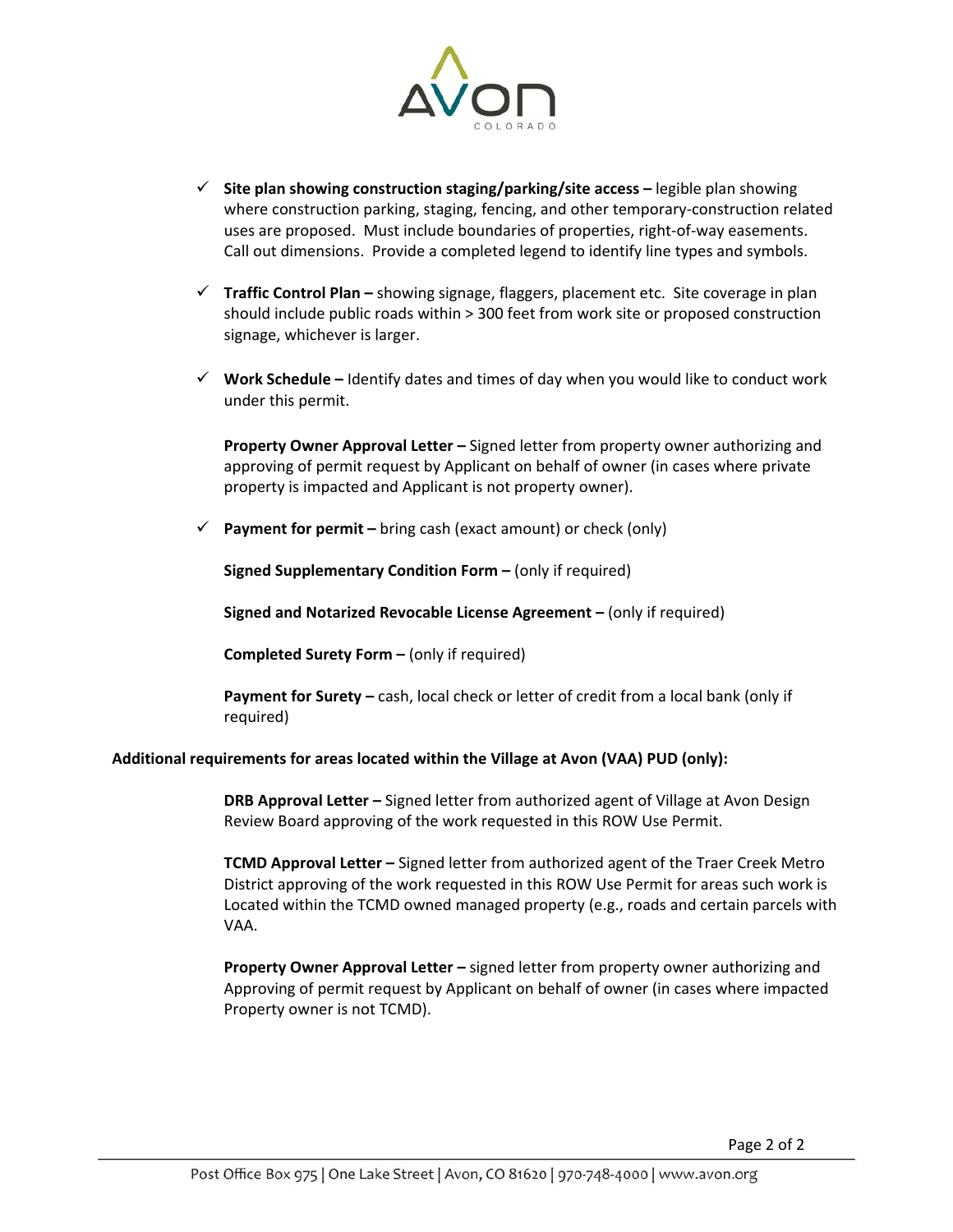#### **REQUIRED APPLICATION INFORMATION**

- 1. The Permittee, also called the Permit Holder, is the property owner or prime utility company. The contracted construction agent is the general contractor or subcontractor working on behalf of and under contract with the property owner or the prime utility company.
- 2. A site plan, parking plan, details, schedule, and other information is required to support the permit application. The site plan shall identify the Contractor's staging area which must be located within the perimeter of the construction site boundary and outside of the Town's Right of Way as much as possible.
- 3. Surety for performance guarantee in the amount of \$\_\_\_\_\_\_ cash (amount to be determined by the Director based on the nature of the Work but not less than \$2000) or irrevocable letter of credit from a local bank in the name of the responsible party for the Work is required. The Town reserves the right to hold the surety for 2 years from final acceptance and to make draw downs on it to remedy unsatisfactory work quality and permit violations.
- 4. The Permit Holder may be required to provide a valid Certificate of Insurance which names the Town as "additional insured", provides waiver of liability for the Town, and includes "hold harmless" clause to mitigate risk for the Town for the Work.
- 5. Fees for this work and past-due charges must be paid in full prior to start of any the Work.

#### **GENERAL**

- 6. Each permit is limited to a specific purpose and duration, hereafter referred to as "the Work". It is the applicant's responsibility to obtain a new or amended Right of Way permit for separate elements of work.
- 7. The Permit Holder is assumed to be familiar with, and at all times shall observe and comply with, applicable Federal and State Laws, Local By-Laws, Ordinances, Regulations and Codes in any manner affecting the conduct of his work. Nothing contained herein shall be construed to limit any requirements and/or regulations contained in the Town of Avon Municipal Code or subsequent amendments thereto.
- 8. The Permit Holder is responsible to complete the installation at no expense whatsoever to the Town of Avon.
- 9. The Town bears no responsibility to own and maintain the facility after installation.
- 10. Nothing contained herein shall prohibit Permit Holder from making any necessary emergency repair without a permit, when said repairs are necessary in the interest of the Public Health, Safety and Welfare.
- **11.** Refer to Title 12 of Avon Municipal Code Streets, Sidewalks and Public Places for further details on requirements for Construction Work within Public Ways.

#### **SCHEDULE AND TIMING**

- 12. The Permit Holder shall allow the Department of Public Works 3 full business days to review a complete permit application (i.e., once all necessary supporting materials are submitted) and deem approval or disapproval.
- 13. The Permit Holder shall request a site inspection prior to initiating any activity authorized under this permit with the Department of Public Works: 748-4100. This inspection shall be requested 24-hours in advance prior to the start of construction and shall be scheduled during the hours of 7:00am and 4:00pm Monday through Friday.
- 14. Failure on the part of the Permit Holder to have the work or resurfacing properly executed within the specified dates which will necessitate the performance of the work by the Town of Avon Public Works Department will result in costs of time, equipment and materials being charged to the Permit Holder.
- 15. All work covered by this permit must be completed within the time specified on the application. Extension of the completion date may be granted upon proper request to the Director of Public Works.
- 16. No Work is allowed in the Right of Way of any sort between November  $15<sup>th</sup>$  and April  $15<sup>th</sup>$  each year.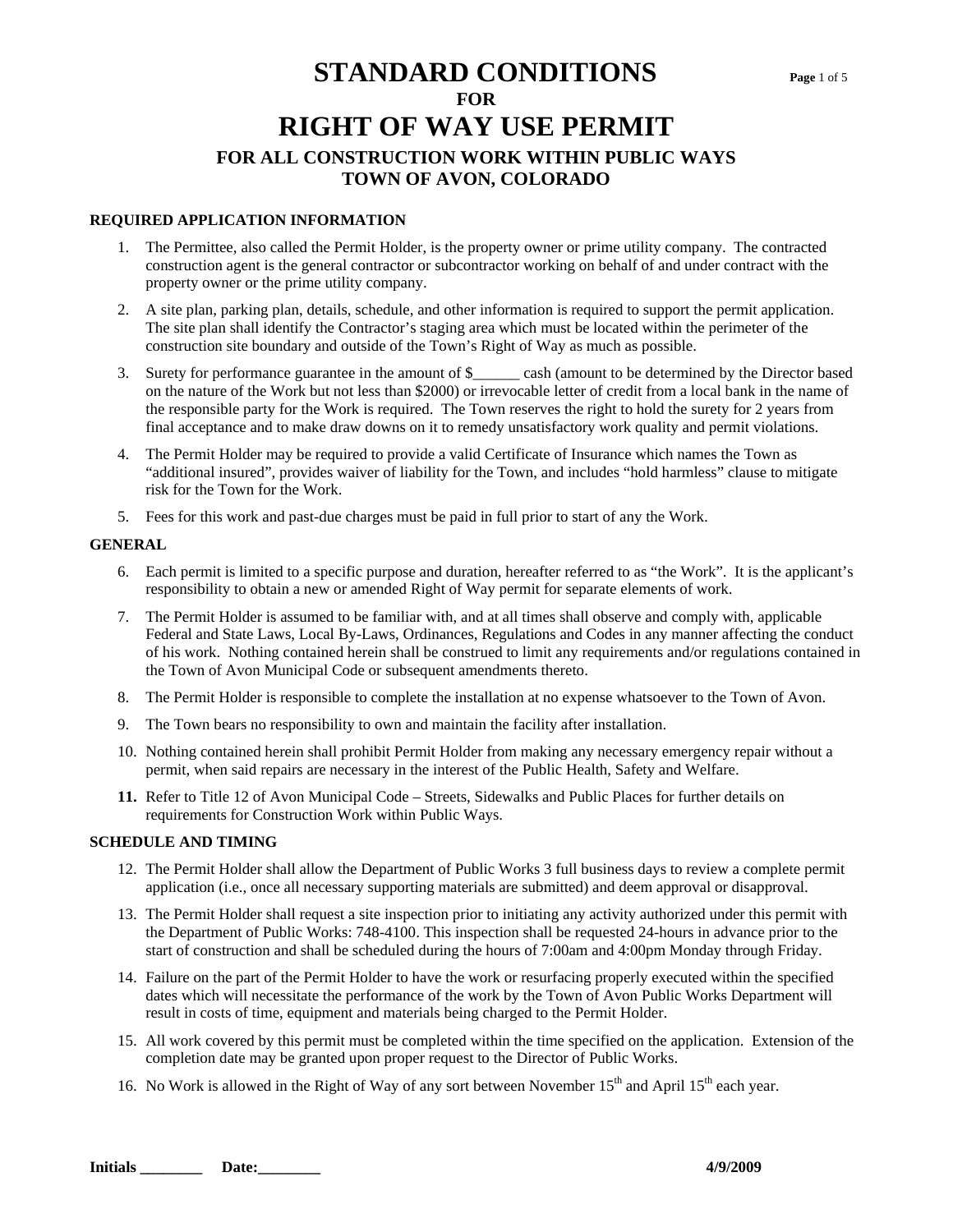17. The Director of Public Works may withhold granting a new Right of Way Use Permit to a Permit Holder, utility company, or property owner, regardless of property address or contracted construction representative, if there are related and outstanding permits not in good standing.

#### **PROHIBITED USES**

- 18. The Right of Way shall not be used for construction staging, loading/unloading, or stockpiling of materials for any portion of the Work involving construction on private property.
- 19. There shall be no parking in the Right of Way for the convenience of the Permit Holder's field personnel. All construction-related parking must be contained within the private property boundary.
- 20. No parking or temporary parking of any kind is allowed on snow removal days.
- 21. No plantings, irrigation systems, or other landscaping materials or features shall be placed in the Right of Way.
- 22. No signs or portable toilets shall be placed in the Right of Way (including temporary signs).
- 23. No cleated or track equipment shall work on or move over asphalt surfaces without mats. Where required, planking or mattresses or soil fills shall be provided to protect existing buried structures. Backhoes, cranes or other heavy equipment with outriggers must be equipped with rubber pads on the outriggers.
- 24. Explosives shall not be used for work within the Town of Avon public ways.

#### **INSPECTIONS**

- 25. The construction of underground installations will generally require the services of an inspector furnished by the Town of Avon. The decision in regard to which project requires inspection is reserved by the Town of Avon. All extraordinary costs relating to the inspection of such utility installation will be borne by the Permit Holder at a rate specified by the Town of Avon.
- 26. Following completion of the Work, the Contractor and/or Permit Holder shall notify the Director of Public Works for a Final Inspection pursuant to release of the permit.
- 27. Call the Avon Inspection Hot Line at (970) 748-4094 to request inspections. Such inspections or verifications of work shall be requested 24-hours in advance and shall be scheduled during the hours of 8:00am and 4:00pm Monday through Friday. Separate inspections shall be called by the Permit Holder as follows: Excavation; Prior to backfilling; Prior to paving; Site Restoration; Final Inspection.
- 28. The Town may have additional testing and inspection services provided by an independent engineering firm if it is believed to be necessary to assure adequate quality control. The Permit Holder shall pay actual cost of these services direct to the independent firm.
- 29. The Town must be informed at least 24 hours prior to the start date of all construction in order to provide inspection during construction.

#### **SITE ACCESS ROAD**

- 30. See item 14.
- 31. Driveway shall be installed in accordance with Town's "Standard Driveway Entrance and Culvert" details (attached).
- 32. Once driveway has been surveyed and graded, gravel must be installed a full 10-feet back from edge of Right-of-Way asphalt during construction and prior to paving.

#### **EXCAVATION AND BACKFILL REQUIREMENTS**

33. Mud-jacking or pressure grouting will be required where bores are larger than lines or encasements. The ends of bored sections are not to be covered before being inspected.

**Initials Date: Date: 2/9/2009**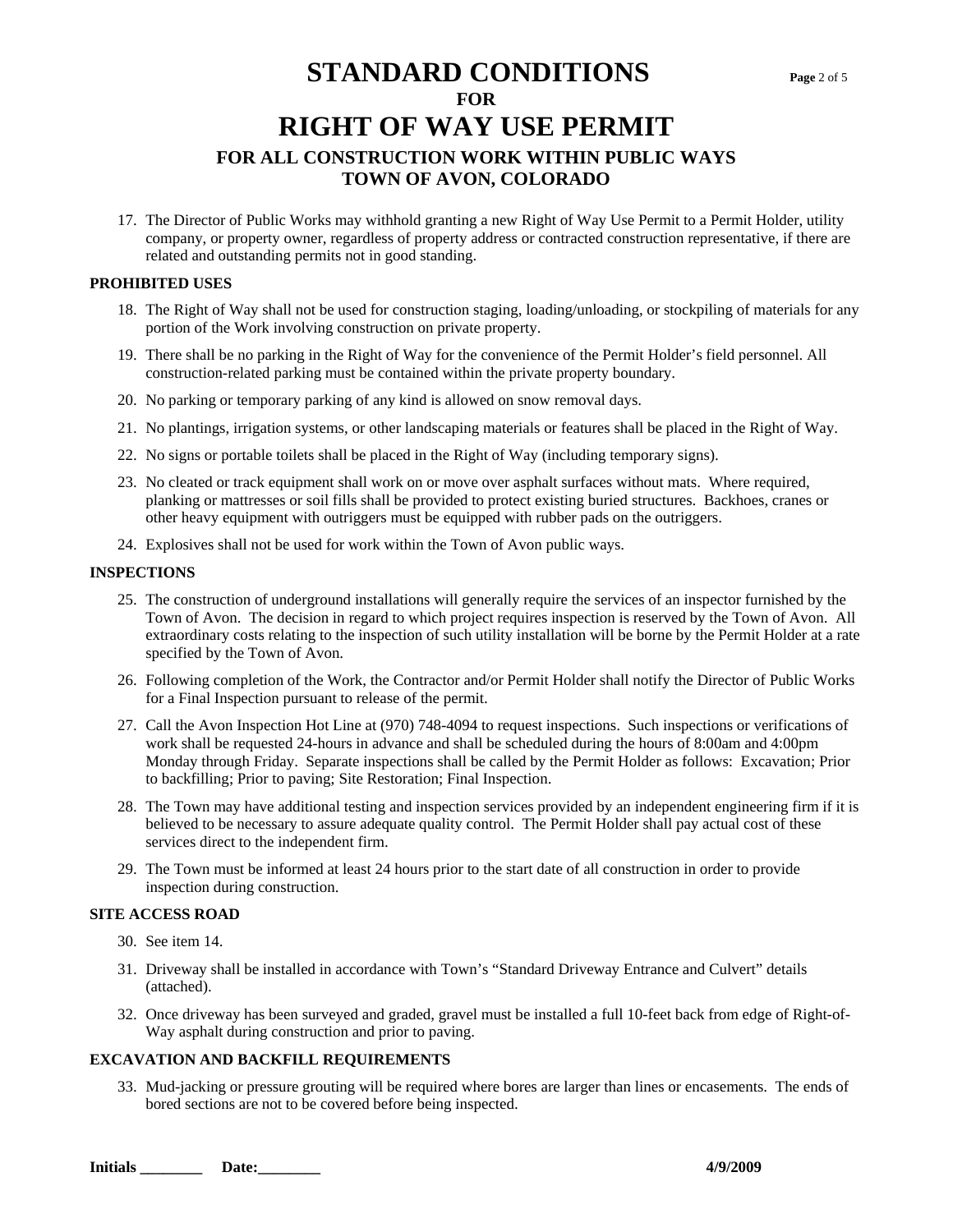#### 34. Backfilling – Paved Streets

a. All excavations in paved streets shall be backfilled with material meeting the following requirements. All material passing a No. 40 sieve shall have a liquid limit of not over 35 and a plasticity index of not over 6.

| Sieve Designation   | <b>Percent Passing</b> |
|---------------------|------------------------|
| $2\frac{1}{2}$ inch | 100                    |
| 2 inch              | 95-100                 |
| No. 4               | $30-60$                |
| No. 200             | $5 - 15$               |

- b. The material shall be deposited in layers not to exceed 8 inches in thickness prior to compacting. Compaction shall be obtained by means of suitable mechanical equipment, and shall be compacted to not less than 95% of the theoretical laboratory density as determined by A.A.S.H.T.O. Method T-99.
- 35. Backfilling Unpaved Streets
	- a. The bottom 6 inches and the top 12 inches of excavations in unpaved streets shall be backfilled with material meeting the above specifications. The excavated material may be used for the remainder of the backfill, except no materials greater than 6 inches in diameter may be used. All materials shall be deposited in layers not exceeding 8 inches in thickness and compacted to not less than 95% Standard Density.
	- b. The bottom 6 inches of excavations in unpaved areas not used as vehicular ways shall be backfilled with material meeting the above specifications. The excavated material may be used for the remainder of the backfill except no materials greater than 6 inches in diameter may be used. All materials shall be deposited in layers not exceeding 8 inches in thickness and compacted to not less than 95% Standard Density.
- 36. No open trenches adjacent to the roadway are permitted overnight.
- 37. Use a flow fill able concrete (flow fill) to back fill in the roadway. Work must be field-verified by the Town of Avon.
- 38. On shoulder of road, road base can be used and must be compacted in no more than three (3) foot lifts. Work must be field-verified by the Town of Avon.
- 39. Any materials remaining from excavation as a result of the installation must be removed from the site prior to approval of final inspection.

#### **UTILITIES**

- 40. Permit Holder must locate all utilities (including but not limited to ERWSD and the Town of Avon) prior to commencement of work. It should be noted that some utilities in the approximate location of the work may not be indicated on any accessible plans.
- 41. Three bore attempts shall be conducted and verified by Public Works inspection staff prior to cutting road surface.
- 42. Within the discretion of the Director of Public Works, and where special cases warrant, utilities may not be allowed under the roadway surface or immediately adjacent to the roadway surface, except for under road crossings.
- 43. The installation of non-ferrous lines in road right-of-way shall require a suitable means to facilitate future line location.
- 44. Whenever plastic lines are installed under pavement without encasement, said lines must meet Local and National Safety Standards applicable to the particular use intended.
- 45. Thrust blocks or tie joints will be required on all vertical and horizontal bends in water pipes.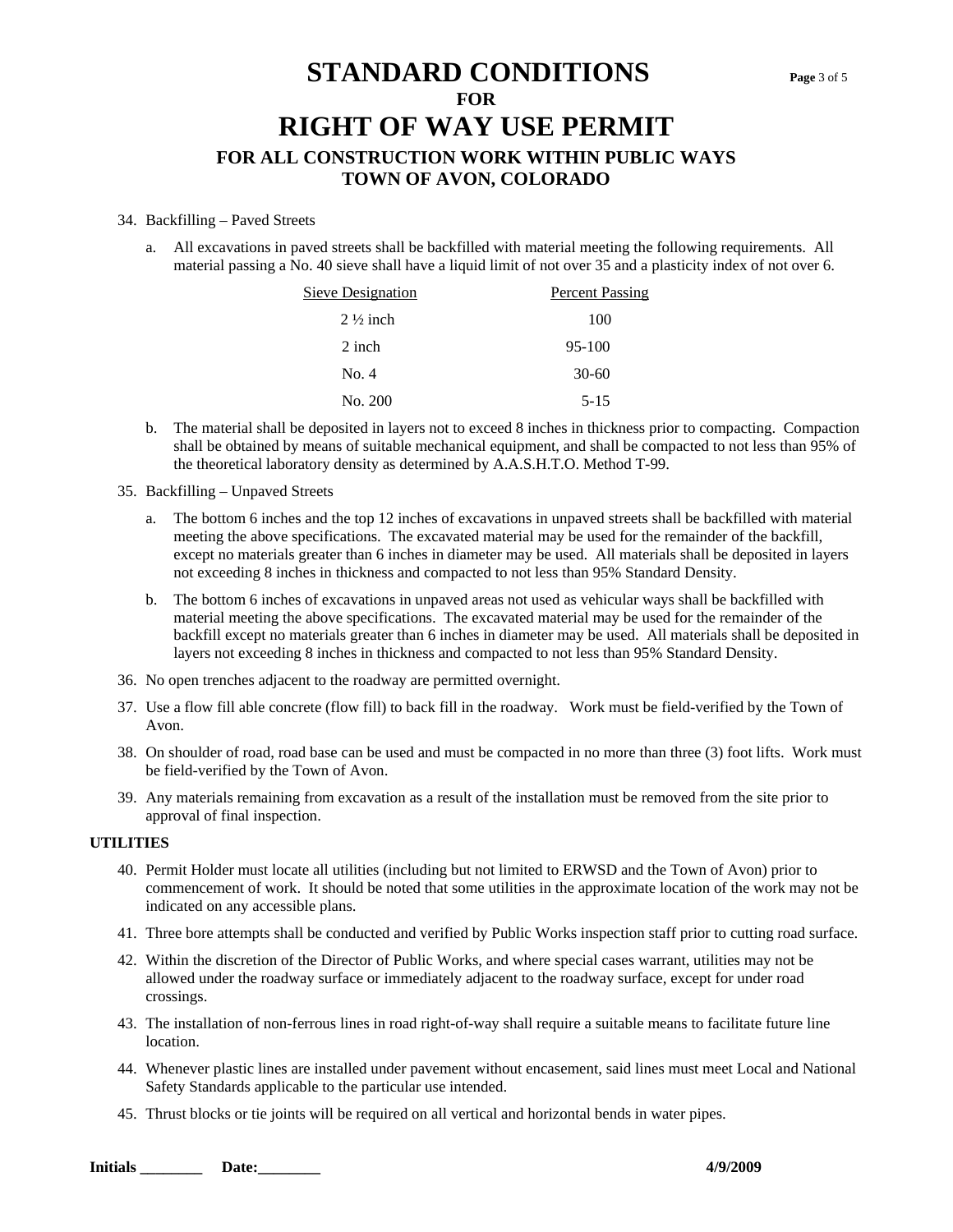46. Manholes and other points of access to underground utilities must be located so as to not create a hazardous safety situation. In roadways and shoulders, manholes shall be adjusted to new grades as specified by the Director of Public Works.

#### **ROAD CUT REQUIREMENTS**

- 47. No road shall be cut if has been constructed or accepted by the Town within 365 days of permit issuance.
- 48. See Item 41.
- 49. All road cuts must be saw cut with a straight edge and all patch backs shall be a minimum of two (2) feet in width. All patch backs must be infra-red patched within 7 days of patch placement.
- 50. Minimum asphalt thickness shall be equal to existing pavement thickness plus one (1) inch, but in no case shall it be less than six (6) inches. Placement in lifts not to exceed more than three (3) inches.
- 51. Public Works reserves the right to require removal of paving and/or subgrade which is deemed unacceptable and require the applicant to reconstruct the roadway, driveway apron, trench, or other area disturbed in the Work.
- 52. Where multiple cross-cuts or transverse cuts are required in traveled ways, the first such cut shall be completed before the second is begun. Similarly, only one such excavation shall be open at any time unless the separate trenches are more than 300 feet apart.

#### **SITE MAINTENANCE AND RESTORATION**

- 53. Site maintenance and restoration are part of the Work. Full restoration of any disturbed areas in the Right of Way and alongside the sides of paved Right of Way must be restored to its original condition or better must be completed prior to approval of final inspection.
- 54. The Permit Holder is responsible to keep the Right of Way free of debris and clean at all times; the Permit Holder's need to perform street sweeping shall be at the sole determination of the Town.
- 55. Any damage to any Town of Avon owned facilities must be replaced by the Permit Holder at no cost to the Town.
- 56. Costs for restoration of survey monuments damaged by negligence of the Contractor will be charged to the Contractor and/or Permit Holder.
- 57. No trees or shrubs shall be removed from the Town public ways unless prior permission has been granted by the Town. Topsoil shall be conserved and replaced in areas that are turfed. Sodded areas shall be restored to their original conditions. Care shall be taken to remove sufficient soil with sod strips so as to assure the root structure remains intact. Wetting of the sod may be necessary to assure preservation.
- 58. All necessary new gravel and/or pavement shall be placed on all surfaces where any damage has occurred to the road surface from equipment, trenching or storage of material. Town of Avon shall determine the damaged areas and depth of new materials.
- 59. All drainage facilities or siphons will be opened immediately upon completion of work at sites of drainage or siphon installation. Damaged portion of drainage or siphon facility will be replaced. All damaged sections are to be inspected by the Town of Avon before being concealed in any manner. Drainage ditches or borrow pits are to be restored to original condition immediately after backfilling is completed.
- 60. The Permit Holder may be required to furnish and apply a dust palliative on portions of the roadway and/or haul roads at the locations in the amounts as directed. Dust palliative may consist of water or a dilution of water and emulsified asphalt.
- 61. The site shall be clean of all debris and deleterious material and the pavement surface swept clean to expedite restoration of traffic lane striping and delineation by Town forces. All soil and waste materials shall be disposed of by the Contractor.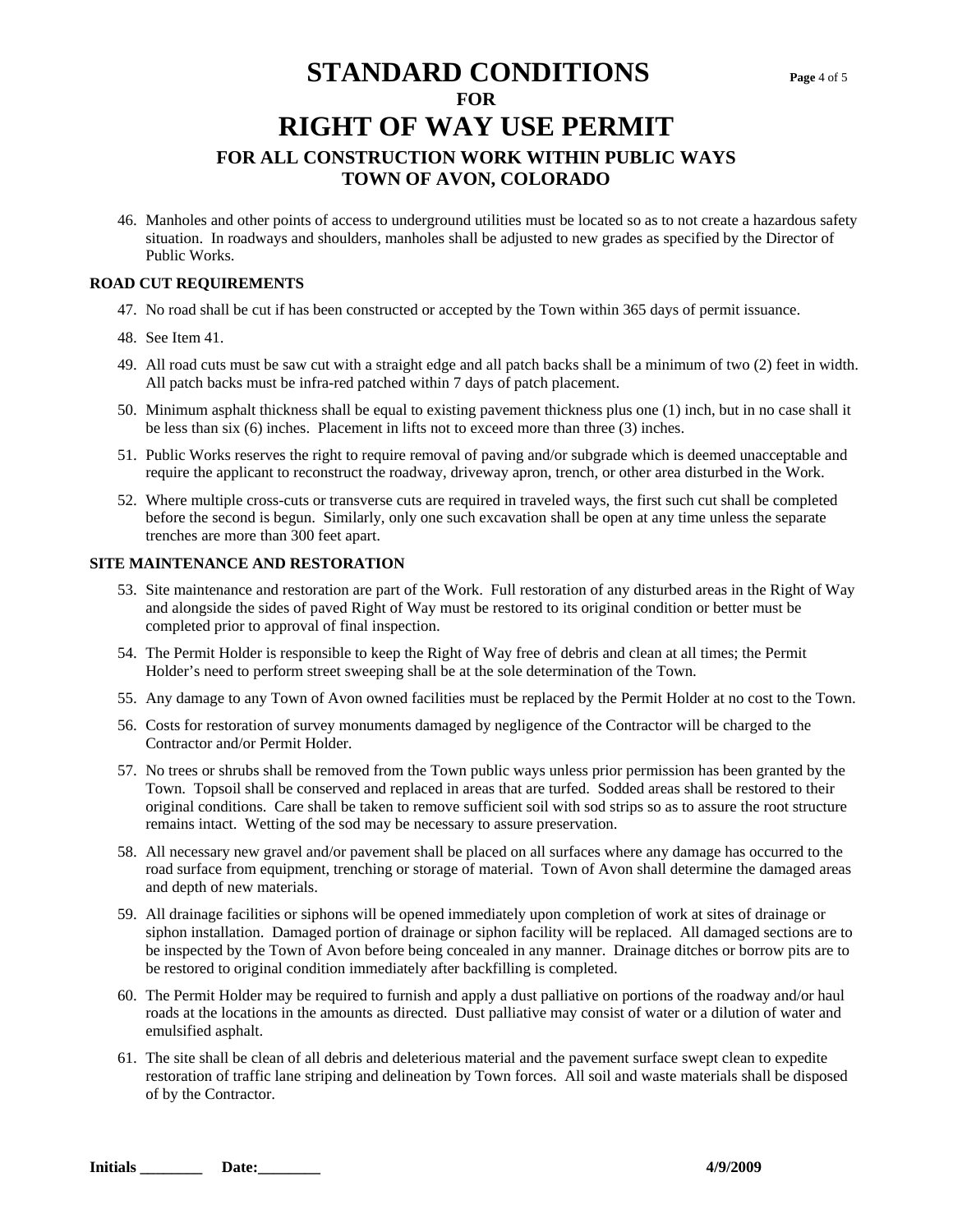#### **TRAFFIC CONTROL**

- 62. ALL ROAD CLOSURES MUST BE PRE-APPROVED BY THE DIRECTOR OF PUBLIC WORKS.
- 63. The Permit Holder shall notify the local police, ambulance, fire departments, utility companies, and school districts stating duration of all road closures.
- 64. Traffic control must be used for any work in the Right of Way or within 10-feet adjacent to the Right of Way. If the Work includes activities within the shoulder, travel lane, or bike path, a traffic control plan which identifies signage, barricades, flaggers and other information must be submitted to the Director for review and approval.
- 65. Lane and road closures are not allowed unless otherwise explicitly permitted and listed in this permit approval herein; one lane of traffic in each direction must be kept open at all times. If a lane or road closure is explicitly permitted, it shall occur outside the hours of 6:00am and 6:00pm on pre-determined dates approved no less than 7 days in advance.
- 66. The Permit Holder shall post adequate warning signs, lights and barricades to protect the travelling public and workpeople on the job. Flag persons shall be used if deemed necessary by the Director of Public Works.

\_\_\_\_\_\_\_\_\_\_\_\_\_\_\_\_\_\_\_\_\_\_\_\_\_\_\_\_\_\_\_\_\_\_\_\_\_\_\_\_\_\_\_\_\_\_\_\_\_\_ \_\_\_\_\_\_\_\_\_\_\_\_\_\_\_

67. If the Town of Avon has to sign, light and barricade hazardous areas due to the neglect or omission on the part of the Permit Holder, then the costs for labor, equipment and materials will be charged to said Permit Holder.

#### **I HAVE READ, UNDERSTAND, AND ACCEPT THESE CONDITIONS:**

\_\_\_\_\_\_\_\_\_\_\_\_\_\_\_\_\_\_\_\_\_\_\_\_\_\_\_\_\_\_\_\_\_\_\_\_\_\_\_\_\_\_\_\_\_\_\_\_\_\_

\_\_\_\_\_\_\_\_\_\_\_\_\_\_\_\_\_\_\_\_\_\_\_\_\_\_\_\_\_\_\_\_\_\_\_\_\_\_\_\_\_\_\_\_\_\_\_\_\_\_

Signature Date Date of the Second Second Second Second Second Second Second Second Second Second Second Second Second Second Second Second Second Second Second Second Second Second Second Second Second Second Second Second

Print Name

Avon Property Address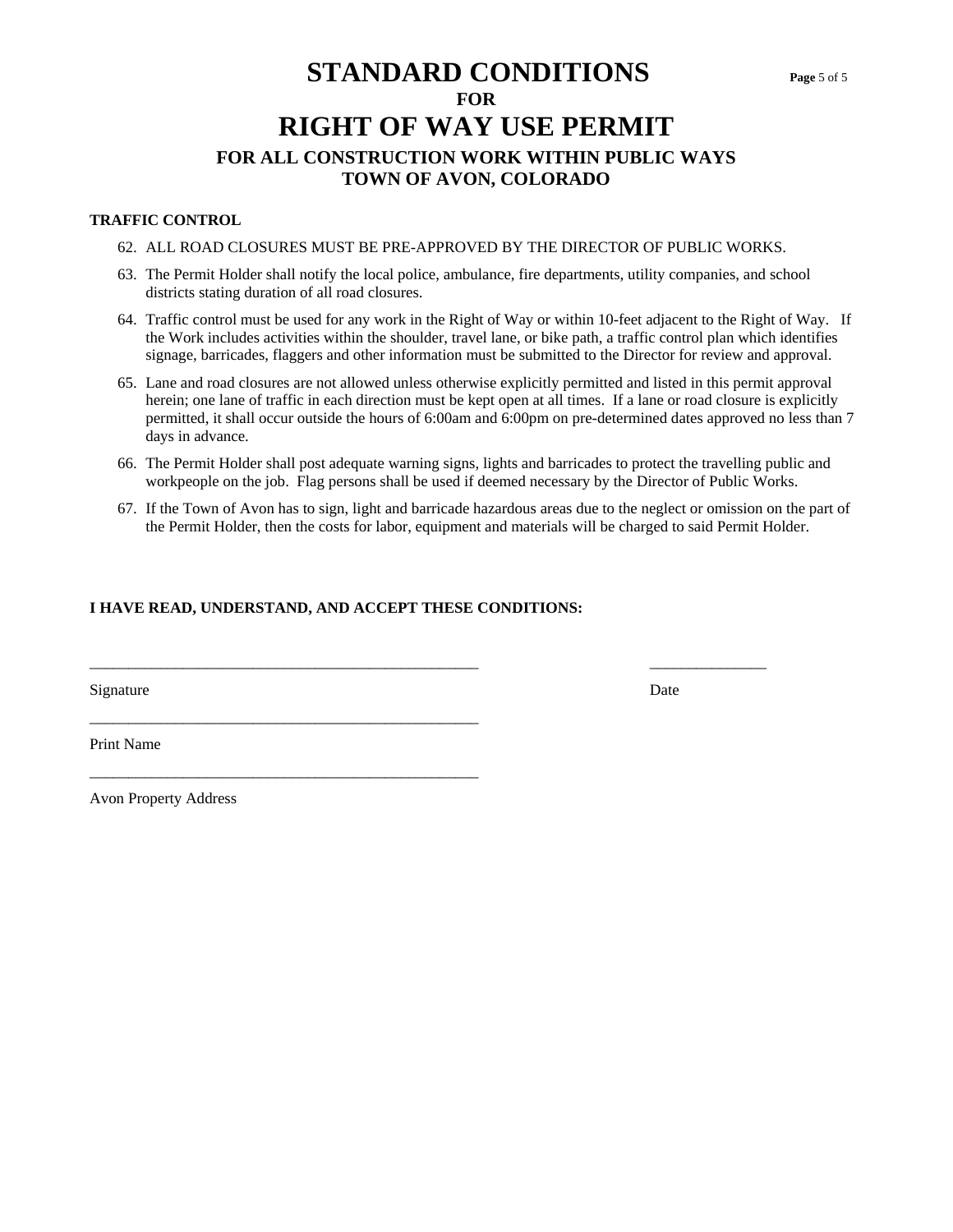|                                                                                                          | ROW Permit NO.: \\cdot \\sqrt{\sqrt{\sqrt{\sqrt{\sqrt{\sqrt{\sqrt{\sqrt{\sqrt{\sqrt{\sqrt{\sqrt{\sqrt{\sqrt{\sqrt{\sqrt{\sqrt{\sqrt{\sqrt{\sqrt{\sqrt{\sqrt{\sqrt{\sqrt{\sqrt{\sqrt{\sqrt{\sqrt{\sqrt{\sqrt{\sqrt{\sqrt{\sqrt{<br>Building Permit NO: _____________                                                                                  |                                                                                                                                                                                                                                    |  |  |  |
|----------------------------------------------------------------------------------------------------------|------------------------------------------------------------------------------------------------------------------------------------------------------------------------------------------------------------------------------------------------------------------------------------------------------------------------------------------------------|------------------------------------------------------------------------------------------------------------------------------------------------------------------------------------------------------------------------------------|--|--|--|
| <b>Town of Avon</b><br><b>Public Works/Engineering</b><br>P.O. Box 975<br>Avon, CO 81620<br>970.748.4100 | <b>Application/Amendment to</b><br>Permit<br><b>For Construction Work Within</b><br><b>Public Ways</b><br>Inspection Request Line: 970.748.4094                                                                                                                                                                                                      | COLORADO                                                                                                                                                                                                                           |  |  |  |
|                                                                                                          |                                                                                                                                                                                                                                                                                                                                                      |                                                                                                                                                                                                                                    |  |  |  |
|                                                                                                          |                                                                                                                                                                                                                                                                                                                                                      |                                                                                                                                                                                                                                    |  |  |  |
|                                                                                                          |                                                                                                                                                                                                                                                                                                                                                      |                                                                                                                                                                                                                                    |  |  |  |
|                                                                                                          |                                                                                                                                                                                                                                                                                                                                                      |                                                                                                                                                                                                                                    |  |  |  |
|                                                                                                          |                                                                                                                                                                                                                                                                                                                                                      |                                                                                                                                                                                                                                    |  |  |  |
|                                                                                                          |                                                                                                                                                                                                                                                                                                                                                      |                                                                                                                                                                                                                                    |  |  |  |
|                                                                                                          | Mailing Address: Lawrence and Contract and Contract and Contract and Contract and Contract and Contract and Contract and Contract and Contract and Contract and Contract and Contract and Contract and Contract and Contract a                                                                                                                       |                                                                                                                                                                                                                                    |  |  |  |
|                                                                                                          |                                                                                                                                                                                                                                                                                                                                                      |                                                                                                                                                                                                                                    |  |  |  |
|                                                                                                          | Project Location: Attach a site plan and any other exhibits and any other exhibits including plans, maps, or details as<br>required by Public Works to fully define all work to be performed within the public right-of-way. For excavations par-<br>alleling roadways or right of ways, show location with respect to roadway and/or right-of-ways. |                                                                                                                                                                                                                                    |  |  |  |
| Lot:                                                                                                     |                                                                                                                                                                                                                                                                                                                                                      | <b>Subdivision:</b> Analysis of the state of the state of the state of the state of the state of the state of the state of the state of the state of the state of the state of the state of the state of the state of the state of |  |  |  |
|                                                                                                          | Street Address of Project Location: North Street Address of Project Location: North Street Address of Project                                                                                                                                                                                                                                        |                                                                                                                                                                                                                                    |  |  |  |
|                                                                                                          |                                                                                                                                                                                                                                                                                                                                                      |                                                                                                                                                                                                                                    |  |  |  |
|                                                                                                          |                                                                                                                                                                                                                                                                                                                                                      |                                                                                                                                                                                                                                    |  |  |  |
|                                                                                                          | (E.g., site preparation, new construction, utility installation)                                                                                                                                                                                                                                                                                     |                                                                                                                                                                                                                                    |  |  |  |

### Permittee is responsible for obtaining the proper location and protection of all public utilities. Permittee Guarantees work for two years from final inspection date:

Both the Town of Avon Departments of Road and Bridge and Community Development MUST BE informed at least 24 hours prior to the start date of all construction in order to provide inspection during construction.

### If dissatisfied with construction performed on this job, please first contact:

**Permittee Contacted Agent** Other:

### **USEFUL PHONE NUMBERS:**

- Utility Locates (800) 922-1987 or 811 (Utility Notification Center of Colorado, UNCC)
- Community Development Inspection Requests: (970) 748-4094
- Public Works Inspection Requests (970) 748-4100